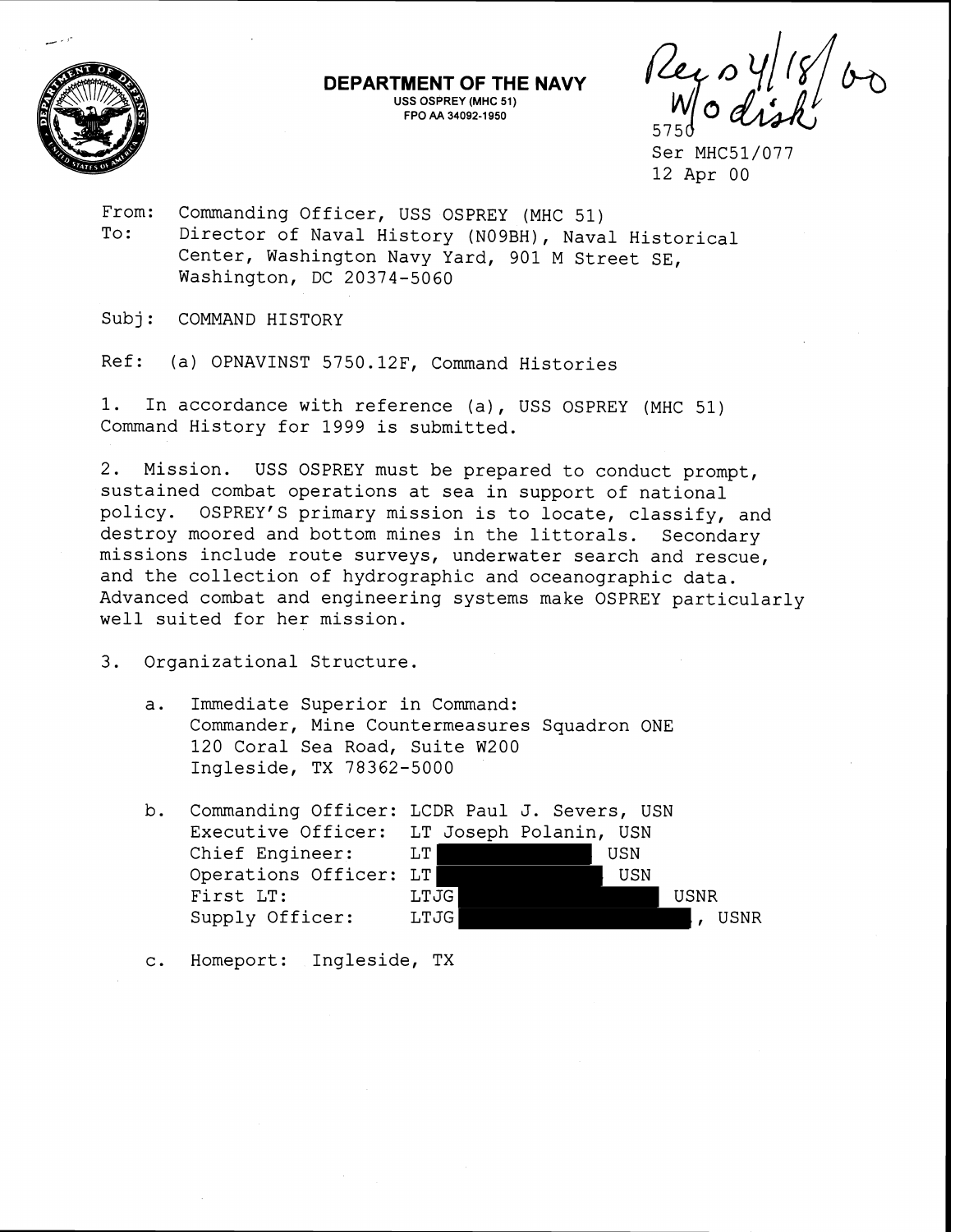## Subj: COMMAND HISTORY

4. Ships Characteristics.

a. Combat System Equipment

AN/SPS-64 Surface Search Radar with IFF AN/SPA-25G Digital Radar Display AN/WSN-2 Gyrocompass AN/WQC-2 Underwater Communications AN/UQN-4 Fathometer AN/SQQ-32 Variable Depth Sonar AN/SLQ-48 Mine Neutralization System .50 Cal Machine Guns (2)

b. Navigation:

AN/SYQ-13 Navigation Command Control System AN/SSQ-109 Ship's Machinery Control System

c. Propulsion:

Isotta-Fraschini Main Propulsion Diesel Engines(2) (800 HP) Cycloidal Propellers (2)

d. Auxiliaries

Isotta Fraschini Diesel Generators (3) (300KW) York AC Plants (4) Firepumps (3) Auxiliary Sea Water Cooling Pumps (3) Medium Pressure Air Compressors (3)

5. Command History: (CY 99 Chronology)

| $01$ Jan - 04 Jan |  | Holiday Leave and Upkeep (HOLUPK)<br>Ingleside, TX                                                                  |
|-------------------|--|---------------------------------------------------------------------------------------------------------------------|
| $05$ Jan - 11 Jan |  | Upkeep (UPK) Ingleside, TX                                                                                          |
| $12$ Jan - 14 Jan |  | Inspection and Survey (INSURV) Underway<br>Material Inspection (UMI) Preps: Corpus<br>Christi Operating Area (CCOA) |
| 15 Jan - 26 Jan   |  | UPK: Ingleside, TX                                                                                                  |
| $27$ Jan - 28 Jan |  | UMI Preps: CCOA                                                                                                     |
| $29$ Jan - 02 Feb |  | UPK Ingleside, TX                                                                                                   |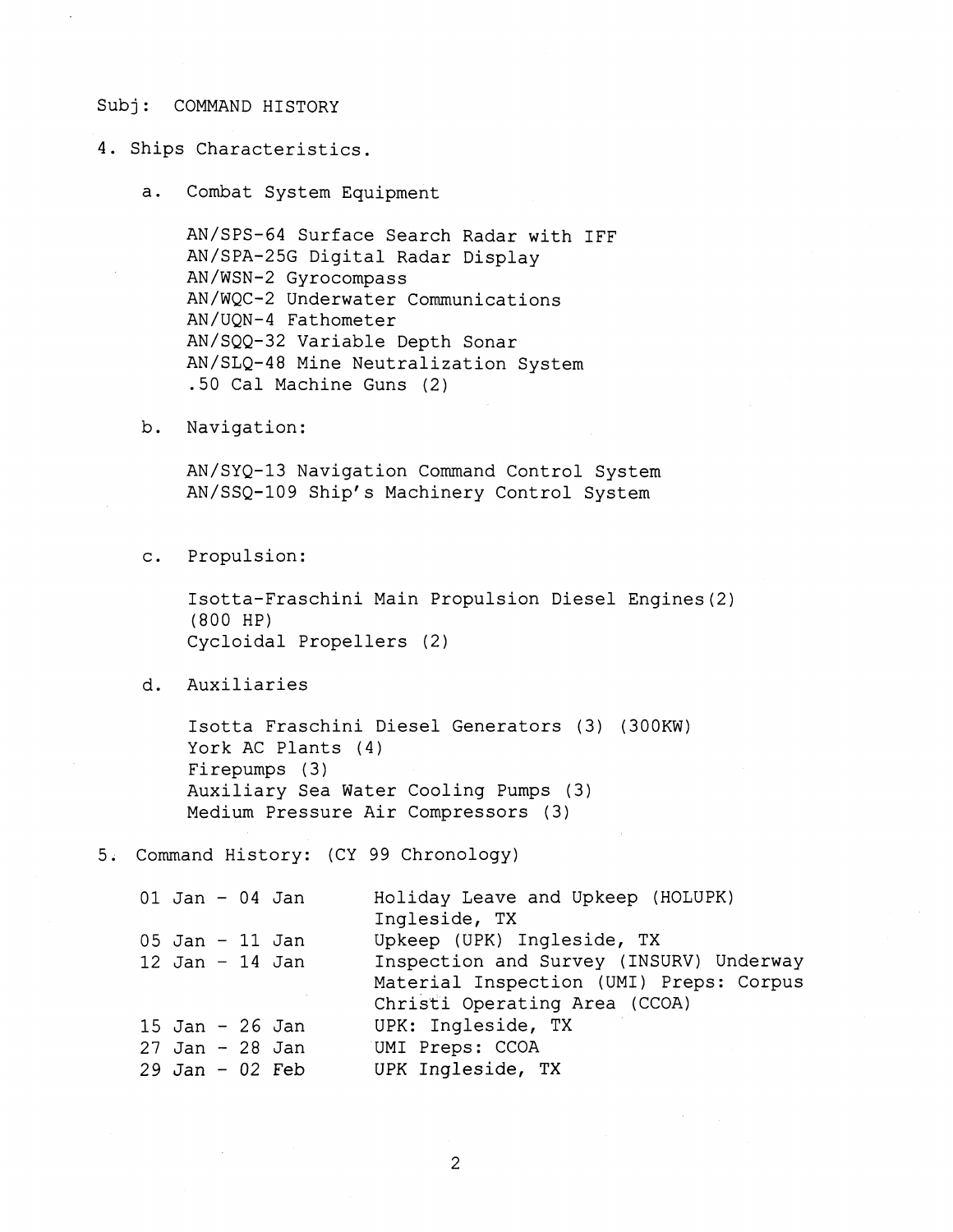## Subj: COMMAND HISTORY

 $\ddot{\phantom{a}}$ 

| $01$ Feb - 09 Feb<br>10 Feb - 11 Feb<br>12 Feb - 21 Feb | INSURV UMI Preps, Ingleside, TX<br>INSURV UMI Preps: CCOA<br>INSURV UMI Preps       |
|---------------------------------------------------------|-------------------------------------------------------------------------------------|
| 22 Feb $-27$ Feb                                        | INSURV UMI: Ingleside, TX: CCOA                                                     |
| 27 Feb - 07 Mar                                         | UPK: Ingleside, TX                                                                  |
| 08 Mar - 04 May                                         | Planned Maintenance Availibility (PMA) at<br>Gulf Copper Shipyard, Aransas Pass, TX |
| 05 May                                                  | Sea Trials                                                                          |
| 06 May - 20 Jun                                         | UPK: Ingleside, TX                                                                  |
| 11 Jun                                                  | Change of Command                                                                   |
| $21$ Jun - 09 Jul                                       | Systems Calibration (SYSCAL)                                                        |
| 12 Jul - 16 Jul                                         | Command Assesment Readiness Training<br>(CART) II Phase I                           |
| $12$ Jul - $25$ Jul                                     | Drydocking: Restricted Availability:                                                |
|                                                         | Aransas Pass, TX                                                                    |
| 26 Jul - 01 Aug                                         | UPK: Ingleside, TX                                                                  |
| 02 Aug - 06 Aug                                         | LTT: CCOA                                                                           |
| 07 Aug - 08 Aug                                         | UPK: Ingleside, TX                                                                  |
| 09 Aug - 10 Aug                                         | Surface Rescue Team Trainer (SRTT):                                                 |
|                                                         | Ingleside, TX                                                                       |
| 11 Aug - 13 Aug                                         | CO'S Time: CCOA                                                                     |
| 14 Aug - 15 Aug                                         | UPK: Ingleside, TX                                                                  |
| 16 Aug - 17 Aug                                         | CO'S Time: CCOA                                                                     |
| 18 Aug - 21 Aug                                         | UPK: Ingleside, TX                                                                  |
| 22 Aug - 23 Aug                                         | Hurricane Bret Evacuation                                                           |
| 24 Aug - 29 Aug                                         | UPK: Ingleside, TX                                                                  |
| 30 Aug - 03 Sep                                         | CART 2 Phase II and ISIC Engineering                                                |
|                                                         | Assessment: CCOA                                                                    |
| 04 Sep - 06 Sep                                         | UPK: Ingleside, TX                                                                  |
| 07 Sep - 10 Sep                                         | Tailored Ship Training Availibility<br>(TSTA) 2: CCOA                               |
| 11 Sep $-$ 12 Sep                                       | UPK: Ingleside, TX                                                                  |
| 13 Sep - 17 Sep                                         | TSTA II: CCOA                                                                       |
| 18 Sep - 19 Sep                                         | UPK: Ingleside, TX                                                                  |
| $20$ Sep - 23 Sep                                       | TSTA II: CCOA                                                                       |
| 24 Sep - 04 Oct                                         | UPK: Ingleside, TX                                                                  |
| 05 Oct - 06 Oct                                         | Enroute (ENR) Beaumont, TX                                                          |
| 07 Oct - 18 Oct                                         | Visit (VST): Beaumont, TX for                                                       |
|                                                         | U.S. Navy Days                                                                      |
| 13 Oct                                                  | Navy Birthday Celebration                                                           |
| 19 Oct - 20 Oct                                         | ENR Ingleside, TX                                                                   |
| 21 Oct                                                  | TSTA III: CCOA                                                                      |
| $22$ Oct - 09 Nov                                       | UPK: Ingleside, TX                                                                  |
| 10 Nov                                                  | Engineering Underway Demo: CCOA                                                     |

 $\overline{3}$ 

 $\hat{\mathcal{L}}$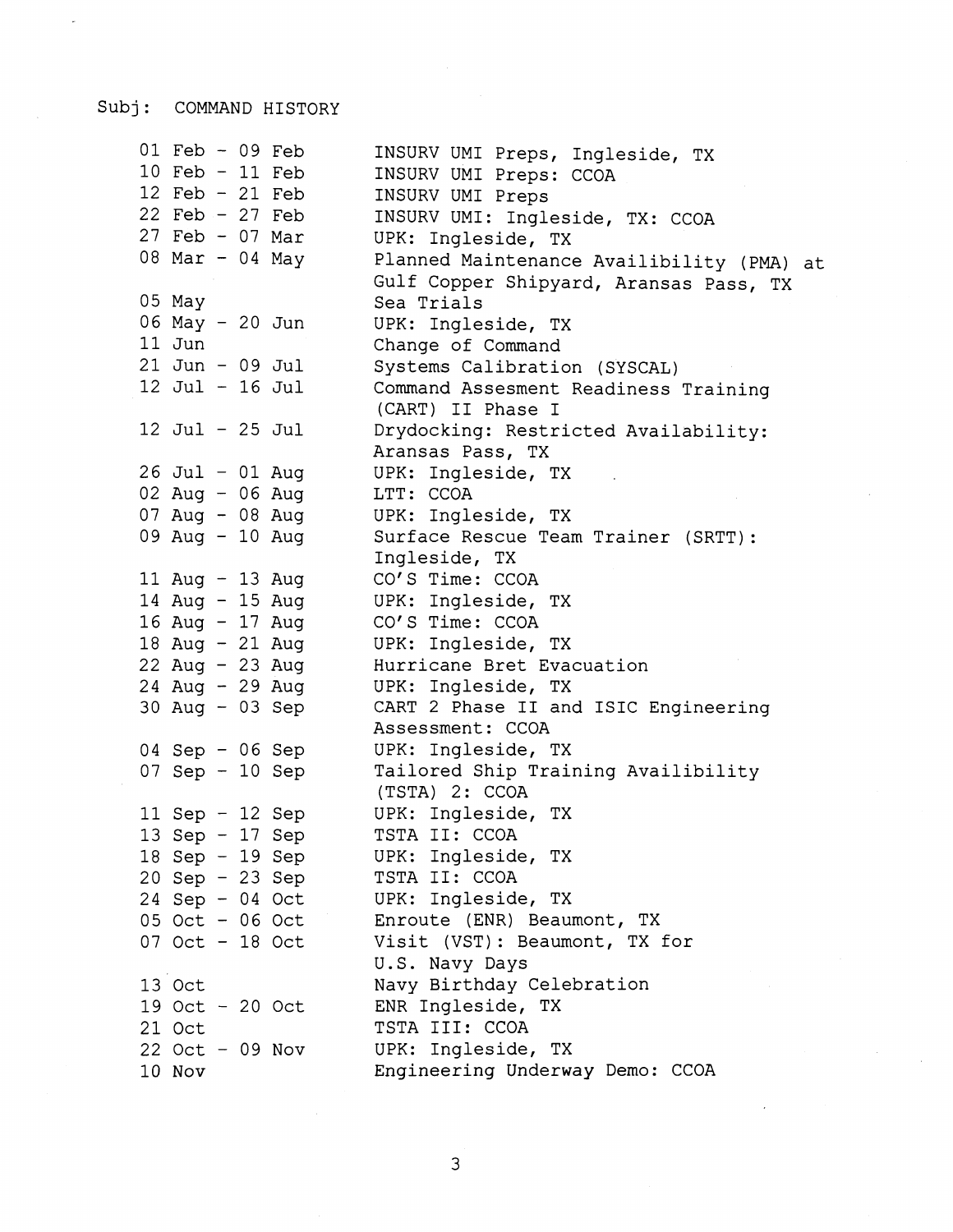| 11 Nov            | UPK: Ingleside, TX                  |
|-------------------|-------------------------------------|
| 12 Nov            | Final Evaluation Problem (FEP)      |
|                   | Rehearsal: CCOA                     |
| 13 Nov $-$ 14 Nov | UPK: Ingleside, TX                  |
| 15 Nov            | FEP and Navigation Evaluation: CCOA |
| 16 Nov - 28 Dec   | UPK: Ingleside, TX                  |
| $29$ Nov - 10 Dec | Diesel Engine Inspection            |
| 10 Dec $-$ 16 Dec | UPK: Ingleside, TX                  |
| 17 Dec $-31$ Dec  | HOLUPK: Ingleside, TX               |
|                   |                                     |

6. Narrative. Throughout 1999, Team OSPREY set the waterfront standard as a top performer in all missions areas and continues a proud tradition as the lead ship of the MHC 51 Class. Superb performance throughout the Inter Deployment Training Cycle (IDTC), administrative inspections, and the first ever MHC INSURV UMI has been the hallmark of USS OSPREY during this challenging and rewarding year. Other noteworthy accomplishments include:

- Team OSPREY trained and retained the finest Sailors,  $\bullet$ sharing these resources with other ships. In 1999, 474 days of manning assistance were provided in various rates/billets to other forces of the Mine Warfare Command.
- OSPREY earned a score of 98.3 percent on the Navigation Evaluation conducted by COMCMRON ONE - the highest score ever in the squadron.
- Successfully combated two class bravo fires at sea with no  $\bullet$ collateral damage. The safe, professional performance exhibited by Team OSPREY was a direct reflection of a continuous and dynamic Damage Control Training program.
- OSPREY validated all 1999 Logistic Management Assessment requirements and earned a nomination for the prestigious NEY Memorial Awards Competition. Superior performance during this competition resulted in OSPREY earning an Honorable Mention in the Small Ship Afloat category in March 1999.